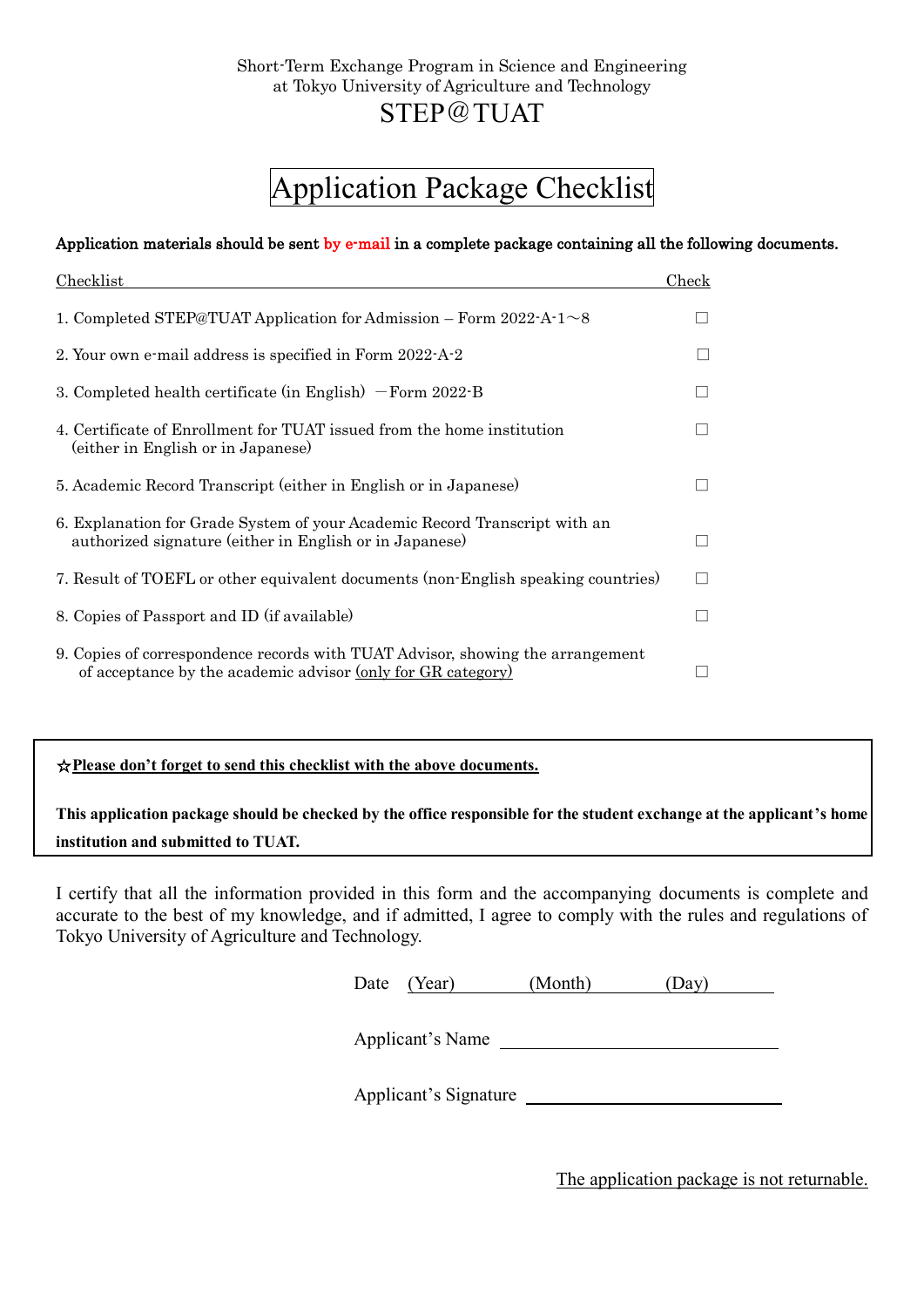Short-Term Exchange Program in Science and Engineering at Tokyo University of Agriculture and Technology

## STEP@TUAT

|                    |                                                                  | <b>Choose One Category</b> |
|--------------------|------------------------------------------------------------------|----------------------------|
| <b>Category V2</b> | <b>Special Auditing Student</b><br>(from Sep. 2022 to Aug. 2023) |                            |
| <b>Category GR</b> | <b>Special Research Student</b><br>(from Sep. 2022 to Aug. 2023) |                            |
|                    |                                                                  |                            |

|                     | What is your Major? (Choose One) |        |
|---------------------|----------------------------------|--------|
| Agriculture Related | Engineering Related $\Box$       | Others |

# APPLICATION FOR ADMISSION

#### 東京農工大学科学技術短期留学プログラム申請書

#### ※**Please fill in Item 1 to 19 by the applicant.**

以下、1~19 まで受講希望者本人が記入すること

| Date of application |       |     |  |
|---------------------|-------|-----|--|
| Year                | Month | Day |  |
| 20                  |       |     |  |

To: President,

Tokyo University of Agriculture and Technology 東京農工大学長殿

I wish to apply for admission as a special auditing/research student to your university. 私は下記のとおり、特別聴講/研究学生として入学したいので、別紙関係書類を添えて出願します。

1. Name in full in **Block Letters (as shown on your passport)**

(姓名)

 **(Family) (First) (Middle) \*Family name in Capital Letters**

2. Nationality

(国籍)



Photo 写真

(Taken within the last 3 months)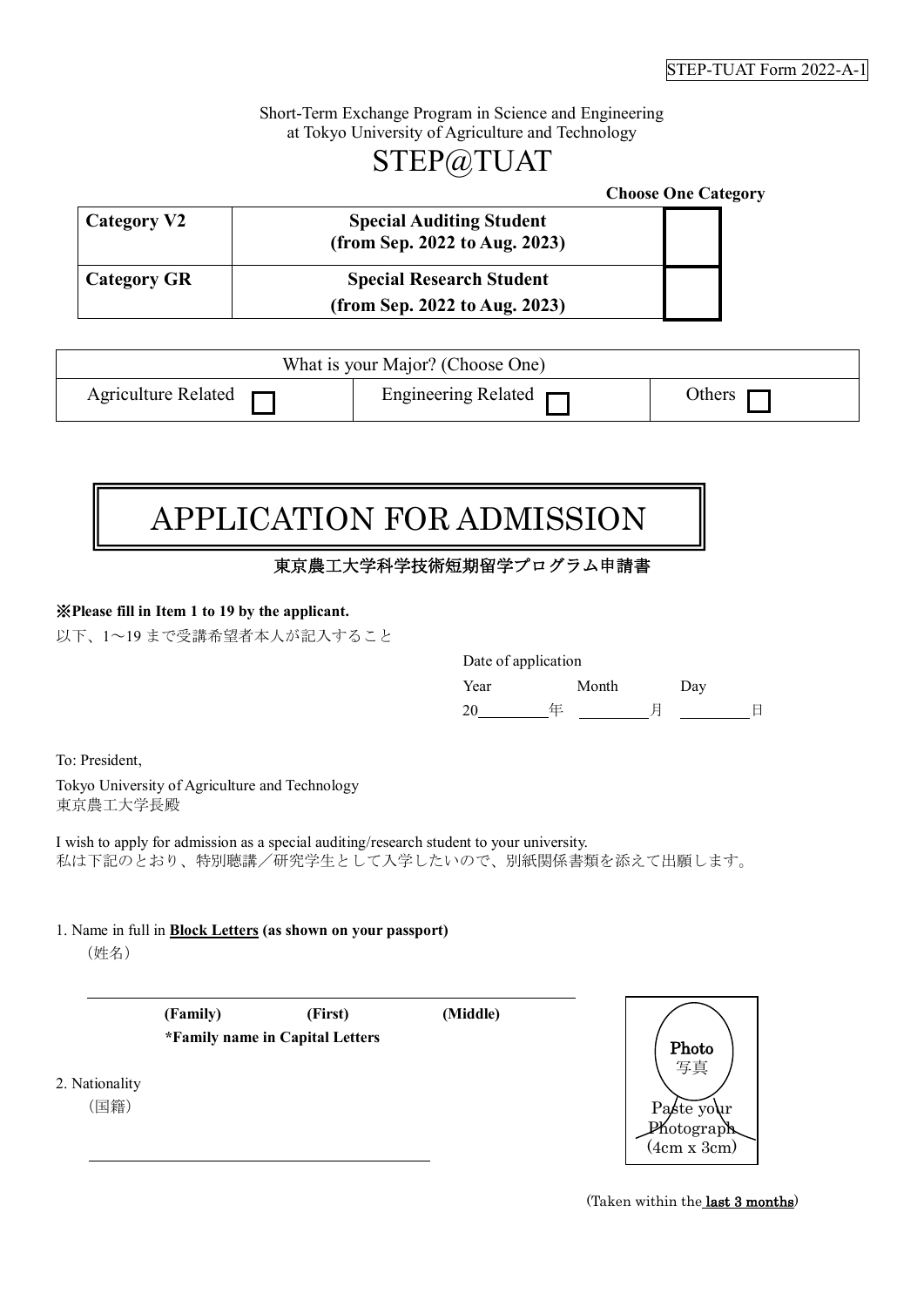| 3. Your own e-mail address* (Please type or write in block letters.) |  |  |
|----------------------------------------------------------------------|--|--|
|----------------------------------------------------------------------|--|--|

\*Please write your e-mail address that you access frequently.

(電子メールアドレス)

| (在学大学·学部名等)<br>Home institution                 |             |                                                                                                                                                     | Faculty   |            |           |  |
|-------------------------------------------------|-------------|-----------------------------------------------------------------------------------------------------------------------------------------------------|-----------|------------|-----------|--|
|                                                 |             |                                                                                                                                                     |           |            |           |  |
| 5. Date of birth                                |             |                                                                                                                                                     |           |            |           |  |
| (生年月日)                                          | (年)         | Year Month<br>(月)                                                                                                                                   | (E)       | Day        |           |  |
| 6. Place of birth (Name of province and city)   |             |                                                                                                                                                     |           |            |           |  |
|                                                 |             | (If you are Chinese, please write in Chinese characters.)                                                                                           |           |            |           |  |
| (出生地)                                           |             |                                                                                                                                                     |           |            |           |  |
| 7. Gender                                       |             |                                                                                                                                                     |           |            |           |  |
| (性別)                                            | $\Box$ Male | $\Box$ Female                                                                                                                                       |           |            |           |  |
| 8. Marital status                               |             |                                                                                                                                                     |           |            |           |  |
| (未婚・既婚の別)                                       |             | $\Box$ Single $\Box$ Married                                                                                                                        |           |            |           |  |
| 9. Passport information (if available)          |             |                                                                                                                                                     |           |            |           |  |
| (パスポート関係)                                       |             |                                                                                                                                                     |           |            |           |  |
|                                                 |             | Issuing authority: Date of expiration:                                                                                                              |           |            |           |  |
|                                                 |             | Do you have a Japanese nationality simultaneously (dual nationality)?<br>If you have a passport, a copy should be attached to the application form. |           | $\Box$ Yes | $\Box$ No |  |
|                                                 |             |                                                                                                                                                     |           |            |           |  |
| 10. Place to apply for Japanese Visa<br>(ビザ申請地) |             |                                                                                                                                                     |           |            |           |  |
|                                                 |             |                                                                                                                                                     |           |            |           |  |
|                                                 |             | $\Box$ Yes ( $\qquad$ times)                                                                                                                        | $\Box$ No |            |           |  |
| 11. Past entry into Japan                       |             |                                                                                                                                                     |           |            |           |  |
| (過去の渡日歴)                                        |             |                                                                                                                                                     |           |            |           |  |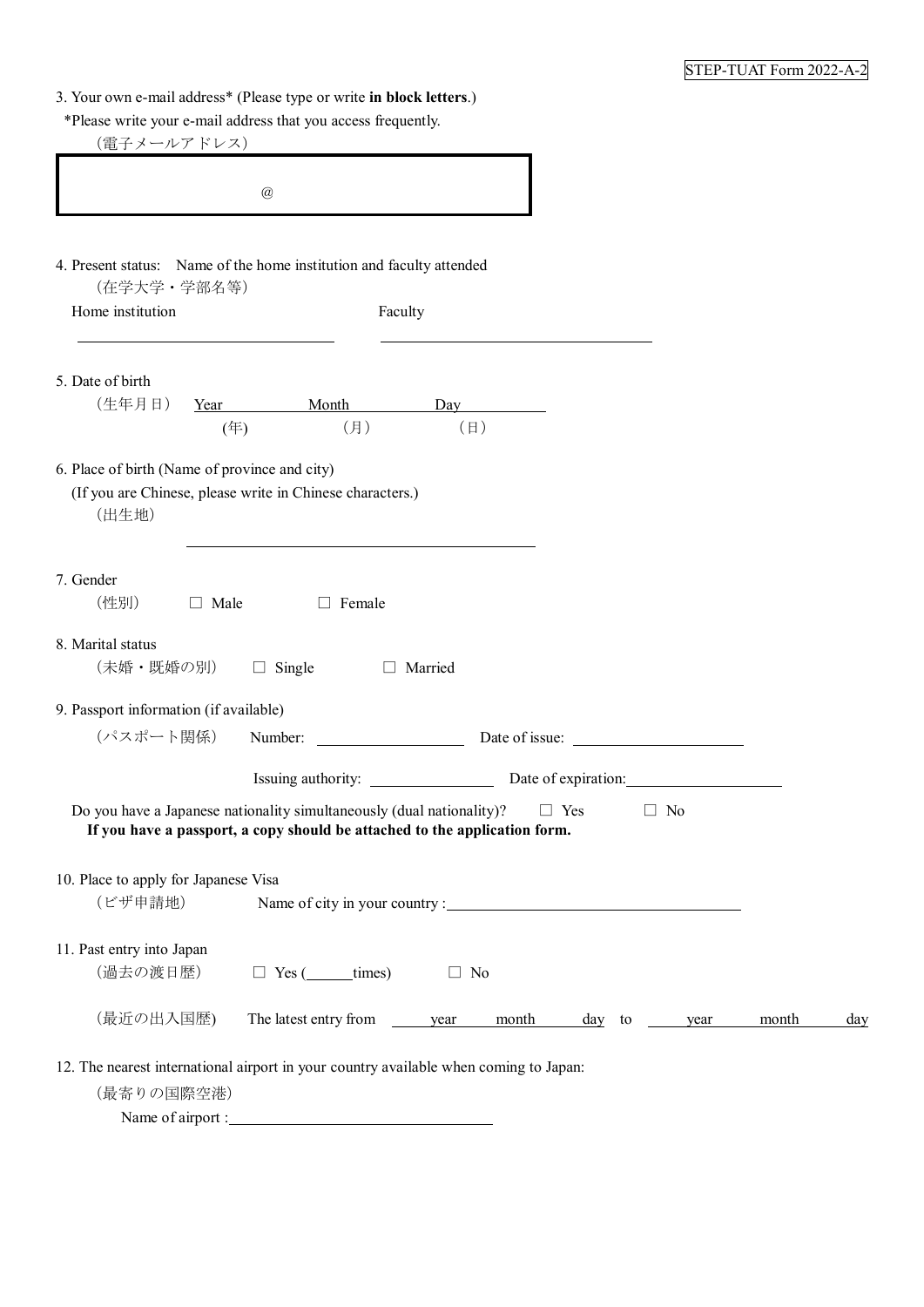| 13. Contact addresses (Please type or write clearly.)<br>(連絡先)    |                                                                                                                      |
|-------------------------------------------------------------------|----------------------------------------------------------------------------------------------------------------------|
| 1) Present address of the applicant                               |                                                                                                                      |
| (現住所)                                                             |                                                                                                                      |
| Address                                                           |                                                                                                                      |
|                                                                   | Zip Code /Area Code (if you have)                                                                                    |
| Phone                                                             | Fax                                                                                                                  |
| E-mail                                                            |                                                                                                                      |
| 2) Mail address (if different from your present address)          |                                                                                                                      |
| (郵送先)                                                             |                                                                                                                      |
| Address                                                           |                                                                                                                      |
|                                                                   |                                                                                                                      |
| Phone                                                             | Fax                                                                                                                  |
| 3) Home address (if different from your present address)          |                                                                                                                      |
| (実家の住所)                                                           |                                                                                                                      |
| Address                                                           |                                                                                                                      |
|                                                                   |                                                                                                                      |
| Phone                                                             | Fax                                                                                                                  |
| E-mail                                                            |                                                                                                                      |
| 4) Contact address in case of emergency after you leave for Japan |                                                                                                                      |
| (緊急時の連絡先)                                                         |                                                                                                                      |
| Person to contact                                                 |                                                                                                                      |
| Address                                                           | <u> 1980 - John Stein, Amerikaansk politiker (</u> † 1920)                                                           |
|                                                                   | Zip Code /Area Code (if you have)                                                                                    |
| Phone                                                             | Fax                                                                                                                  |
| E-mail                                                            |                                                                                                                      |
| 14. Academic Supervisor in TUAT for GR Category<br>(東京農工大学指導教員)   |                                                                                                                      |
| *V2 Category Applicants do not need to fill.                      |                                                                                                                      |
|                                                                   |                                                                                                                      |
|                                                                   |                                                                                                                      |
|                                                                   |                                                                                                                      |
| Supervisor's Name                                                 | <u> 1980 - Johann Barn, mars ann an t-Amhain Aonaich an t-Aonaich an t-Aonaich ann an t-Aonaich ann an t-Aonaich</u> |

**\* GR Category students should find a TUAT supervisor prior to application.**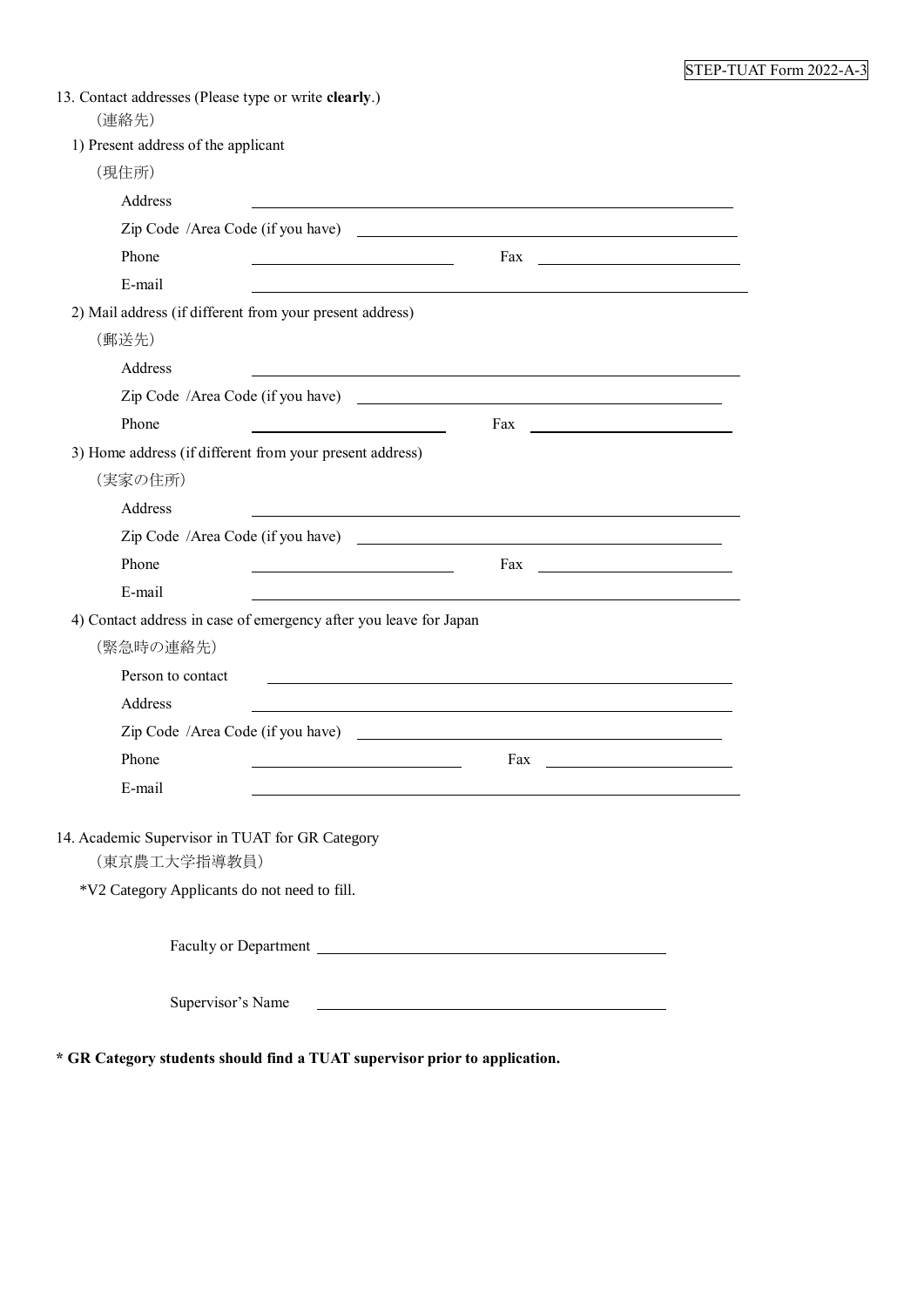#### 15. Educational background

#### (学歴)

|                                    | Name and Address of School<br>(学校名及び所在地)                                                                                      | Year and Month<br>of Entrance<br>and Completion<br>(入学及び卒業年月) | Major Subject<br>(専攻科目) | Diploma or<br>Degree<br>Awarded<br>(学位·資格) | Period<br>of Education<br>(修学期<br>間) |
|------------------------------------|-------------------------------------------------------------------------------------------------------------------------------|---------------------------------------------------------------|-------------------------|--------------------------------------------|--------------------------------------|
| Elementary<br>Education<br>(初等教育)  | Name<br>(学校名)                                                                                                                 | From<br>(入学)                                                  |                         |                                            | years and                            |
|                                    | Location<br>(所在地)                                                                                                             | To<br>(卒業)                                                    |                         |                                            | months                               |
| Secondary*1<br>Education<br>(中等教育) | Name<br>(学校名)                                                                                                                 | From<br>(入学)                                                  |                         |                                            |                                      |
|                                    | Location<br>(所在地)                                                                                                             | To<br>(卒業)                                                    |                         |                                            |                                      |
|                                    | Name<br>(学校名)                                                                                                                 | From<br>(入学)                                                  |                         |                                            | years and                            |
|                                    | Location<br>(所在地)                                                                                                             | To<br>(卒業)                                                    |                         |                                            |                                      |
| Higher*2<br>Education<br>(高等教育)    | Name<br>(学校名)                                                                                                                 | From<br>(入学)                                                  |                         |                                            | months<br>years                      |
|                                    | Location<br>(所在地)                                                                                                             | To<br>(卒業)                                                    |                         |                                            | and<br>months                        |
| Graduate<br>Level<br>(大学院)         | Name<br>(学校名)                                                                                                                 | From<br>(入学)                                                  |                         |                                            | years<br>and                         |
|                                    | Location<br>(所在地)                                                                                                             | To<br>(卒業)                                                    |                         |                                            |                                      |
|                                    | *1 Junior High School and High school                                                                                         | *2 Undergraduate                                              |                         |                                            | months                               |
|                                    | 16. When do you expect to graduate / complete your studies at home institution if you<br>are selected into STEP@TUAT program? |                                                               |                         |                                            | Total                                |
| Year:                              | (STEP 修了後の母校での卒業年および月)                                                                                                        | Month:                                                        |                         |                                            | years and                            |
|                                    | (Note: You should be a registered student of your home institution until the end<br>of STEP@TUAT.)                            |                                                               |                         | Total Period of<br>Education               |                                      |
| (日本語の学習歴)                          | 17. Do you have Japanese language background?<br>Yes $\Box$ No                                                                |                                                               |                         | (修学期間合計)                                   | months                               |
| П                                  | If yes, how long? _______ year(s), and ______ month(s).                                                                       |                                                               |                         |                                            |                                      |

Your level of Japanese skill? □ Excellent □ Good □ Intermediate □ Beginner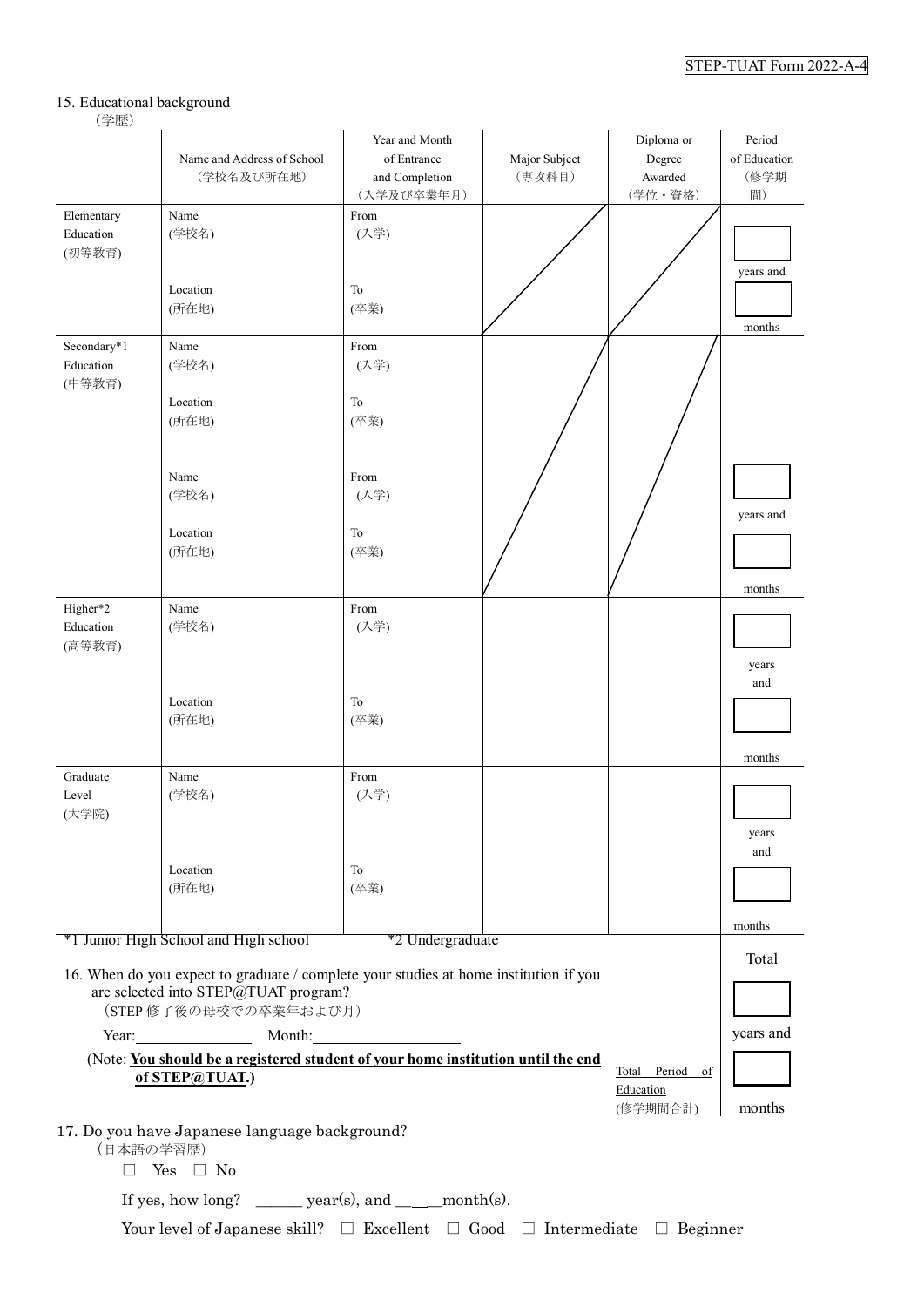18. Essay about your study and your motive.

(これまでの学習と志望動機についてのエッセイ)

Full name:

Major field of study:

Summarize your major field of study and your reason for applying for this course. (Please type or write **clearly**.)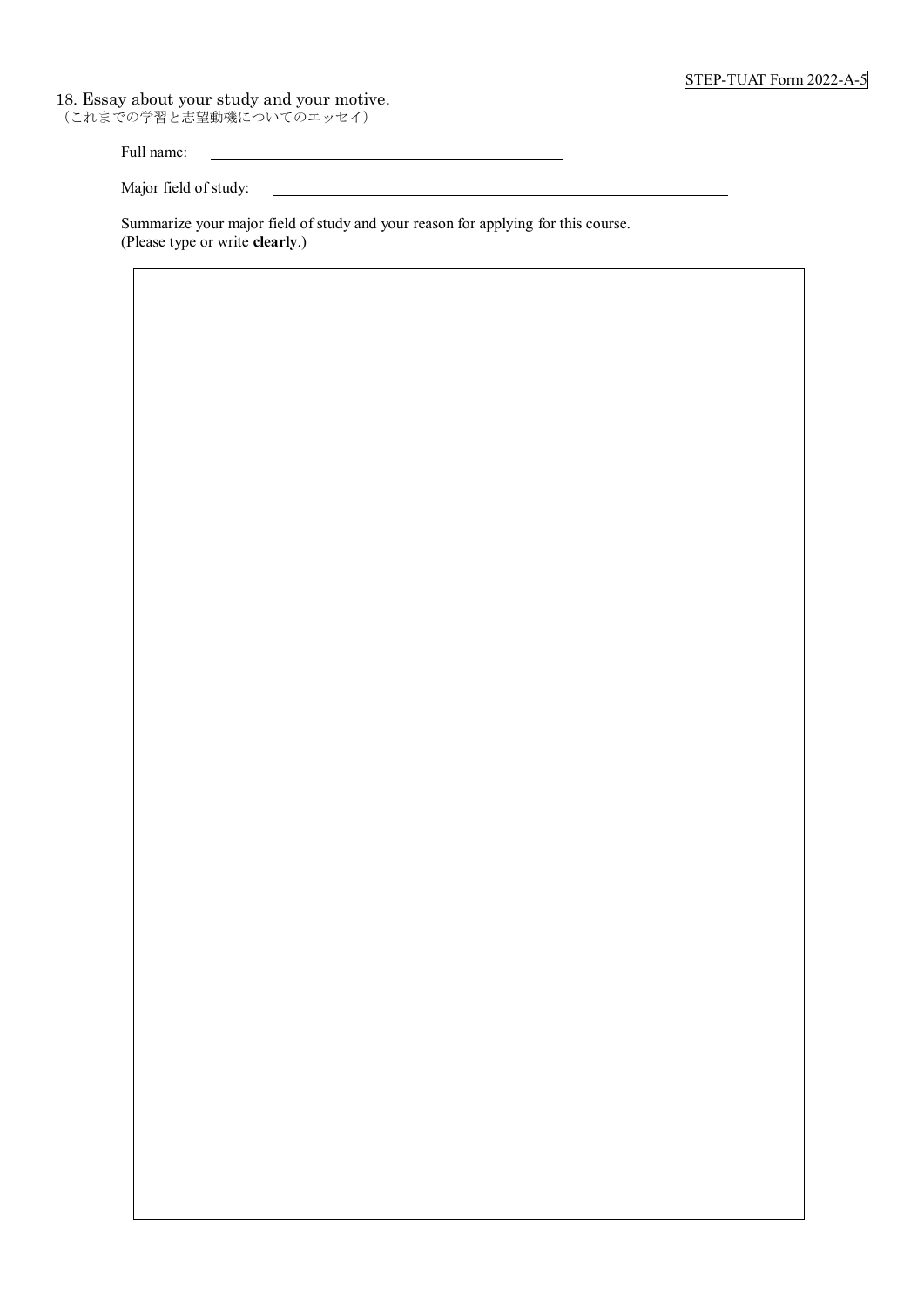19. Essay about research at TUAT: (東京農工大学での研究についてのエッセイ)

Full name:

Propose the field or the topic of research you would like to be involved in at TUAT. (Please type or write **clearly**.)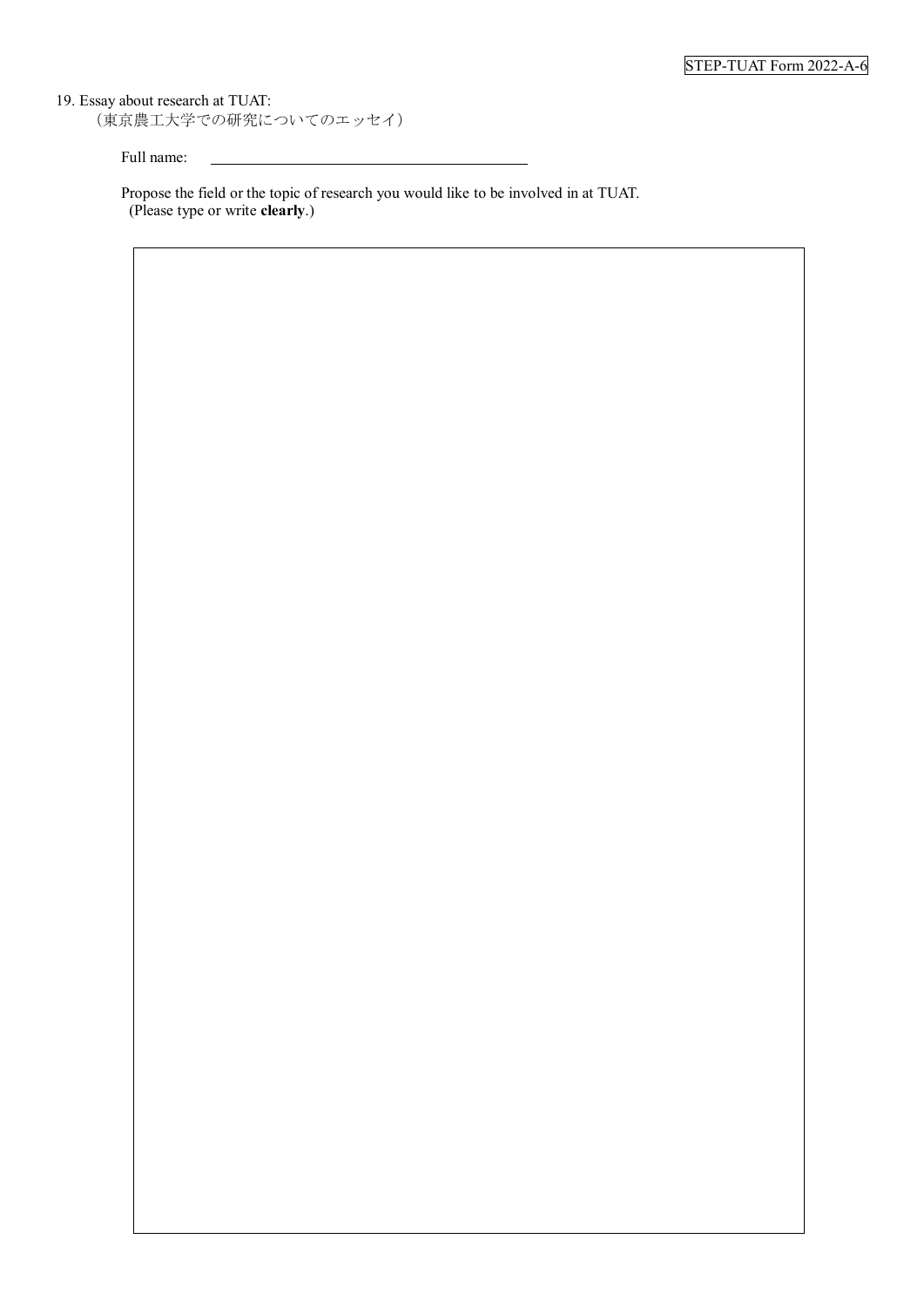## **Letter of Recommendation** 特別聴講/研究学生推薦書推薦書 **(1/2)**

- ※ **To be filled out by your academic advisor.**
- ※ 在籍大学の担当教員が記入してください。
- 1. Reasons for recommending the special auditing/research student (東京農工大学特別聴講/研究学生としての推薦事由)

2.Please comment on any condition (health or other) which requires medical or special consideration. (本人の健康状況等その他留学に係わる特記事項)

| Student's Name          |  |
|-------------------------|--|
| Academic Advisor's Name |  |
| Advisor's Signature     |  |
| Advisor's Affiliation   |  |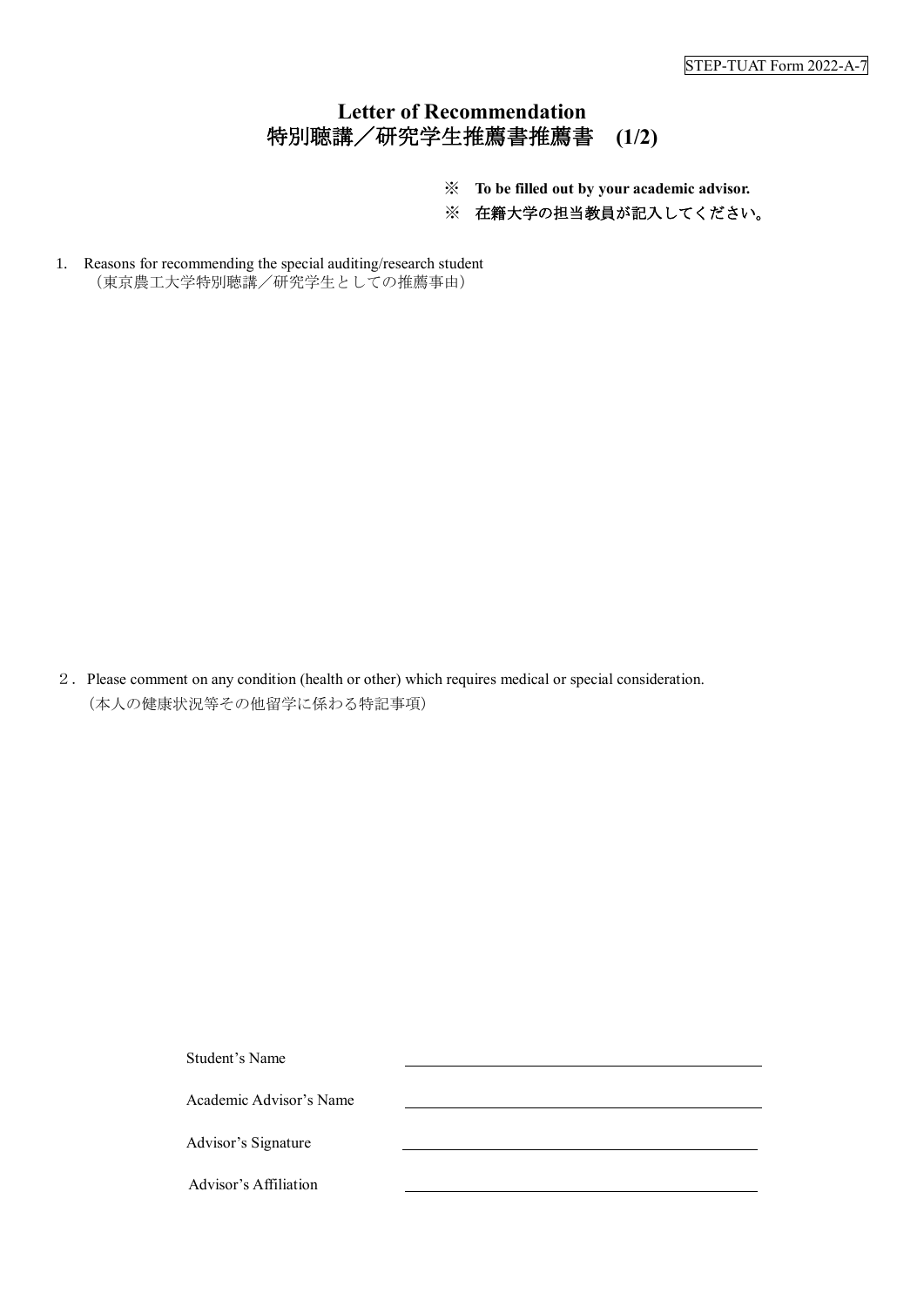### **Letter of Recommendation** 特別聴講/研究学生推薦書推薦書 **(2/2)**

- ※ **To be filled out by your academic advisor.**
- ※ 在籍大学の担当教員が記入してください。
- 1. Reasons for recommending the special auditing/research student (東京農工大学特別聴講/研究学生としての推薦事由)

2.Please comment on any condition (health or other) which requires medical or special consideration. (本人の健康状況等その他留学に係わる特記事項)

| Student's Name          |  |
|-------------------------|--|
| Academic Advisor's Name |  |
| Advisor's Signature     |  |
| Advisor's Affiliation   |  |